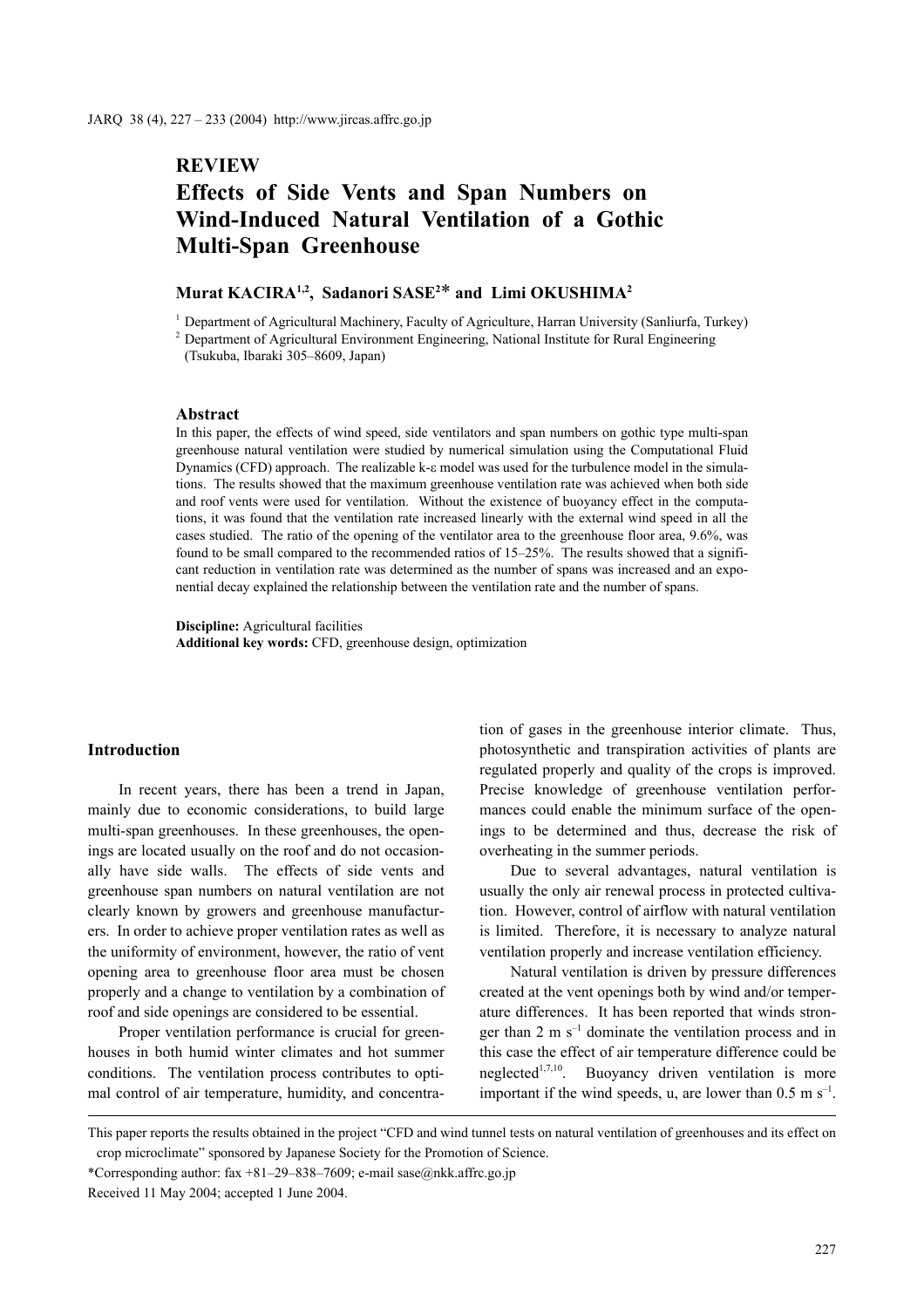In the intermediate cases where 0.5 m s<sup>-1</sup> < u < 2 m s<sup>-1</sup>, the ventilation is driven mostly by the wind effect and some influence of the buoyancy is observed<sup>7</sup>.

The phenomenon involved in natural ventilation is very complex and designing of a naturally ventilated greenhouse is complex as well. Direct measurements of air velocity, air exchange rates, and flow patterns are difficult and expensive. Thus, indirect methods have been used as alternatives such as energy balance models, tracer gas methods, and wind-buoyancy effect numerical models. The advancement in computer speed and technology enabled researchers to apply numerical simulations using Computational Fluid Dynamics (CFD) as a new tool to study greenhouse aerodynamics. Compared to the indirect methods, it is much more flexible for the researcher to study the effects of different boundary conditions (given as environmental conditions) on airflow patterns, temperature distributions inside and outside the greenhouse, and on air exchange rates in a much faster and cost effective way.

There has been tremendous interest in studying greenhouse ventilation using CFD applications. Kacira et al.<sup>5</sup> studied the effect of side and roof vent configurations on air exchange rates of sawtooth greenhouse designs. Mistriotis et al.<sup>7,8</sup> evaluated the efficiency of greenhouse ventilation with two-dimensional cases for Mediterranean-type greenhouses. Boulard et al. $^{2,3}$  studied airflow distribution and ventilation characteristics of naturally ventilated greenhouses. Lee and Short<sup>6</sup> determined the effects of air velocities and directions on ventilation rates of a multi-span quonset greenhouse.

The majority of the previous studies on natural ventilation using CFD applications evaluated airflow patterns and ventilation rates with small scale greenhouses. Only a few studies are available for large scale multispan greenhouses. Therefore, the aim of this paper is to determine the effects of wind speed, side vent and greenhouse span numbers on natural ventilation and airflow characteristics of gothic type multi-span greenhouses which are becoming popular for greenhouse plant production in Japan.

## **Materials and methods**

#### **1. Description of the numerical method**

The modeled transport equations for  $k$  and  $\epsilon$  in the realizable k-ε model are:

$$
\frac{\partial}{\partial t}(\rho k) + \frac{\partial}{\partial x_i}(\rho k u_j)
$$
\n
$$
= \frac{\partial}{\partial x_i} \left[ \left( \mu + \frac{\mu_t}{\sigma_k} \right) \frac{\partial k}{\partial x_j} \right] + G_k + G_b - \rho \epsilon - Y_M + S_k \quad (1)
$$

and,

$$
\frac{\partial}{\partial t}(\rho \varepsilon) + \frac{\partial}{\partial x_j}(\rho \varepsilon u_j) \n= \frac{\partial}{\partial x_j} \Big[ \Big( \mu + \frac{\mu_t}{\sigma_{\varepsilon}} \Big) \frac{\partial \varepsilon}{\partial x_j} \Big] + \rho C_1 S_{\varepsilon} - \rho C_2 \frac{\varepsilon^2}{k + \sqrt{v \varepsilon}} \n+ C_{1\varepsilon} \frac{\varepsilon}{k} C_{3\varepsilon} G_b + S_{\varepsilon}
$$
\n(2)

where:

$$
C_1 = \max\left[0.43, \frac{\eta}{\eta + 5}\right], \eta = S\frac{k}{\varepsilon} \tag{3}
$$

In these equations,  $G_k$  represents the generation of turbulence kinetic energy due to the mean velocity gradient,  $G<sub>b</sub>$  is the generation of turbulence kinetic energy due to buoyancy,  $Y_M$  represents the contribution of the fluctuating dilatation in compressible turbulence to the overall dissipation rate, and C<sub>2</sub> and C<sub>1ε</sub> are constants.  $\sigma_k$  and  $\sigma_{\epsilon}$ are the turbulent Prandtl numbers for k and ε, respectively.

The realizable k-ε model is a relatively recent development and differs from the standard k-ε model in two important ways:

- The realizable k-ε model contains a new formulation for the turbulent viscosity.
- A new transport equation for the dissipation rate,  $ε$ , has been derived from an exact equation for the transport of the mean-square vorticity fluctuation.

The term "realizable" means that the model satisfies certain mathematical constraints on the Reynolds stresses, consistent with the physics of turbulent flows. An immediate benefit of the realizable k-ε model is that it more accurately predicts the spreading rate of both planar and round jets. It is also likely to provide superior performance for flows involving rotation, boundary layers under strong adverse pressure gradients, separation, and recirculation. Both the realizable and RNG k-ε models have shown substantial improvements over the standard k-ε model where the flow features include strong streamline curvature, vortices, and rotation<sup>4</sup>.

## **2. Validation of the CFD model with experimental data**

The validation of the CFD model used in this paper was carried out using the experimental wind tunnel data reported by Okushima et al.<sup>9</sup>. Okushima et al.<sup>9</sup> studied the wind effects on airflow patterns in a Venlo type greenhouse using the Particle Image Velocimetry (PIV) technique and hot wire anemometers. The research was conducted using a 1/12 scale two-span Venlo greenhouse model in a wind tunnel. The original dimensions and configuration of vent openings of the greenhouse used in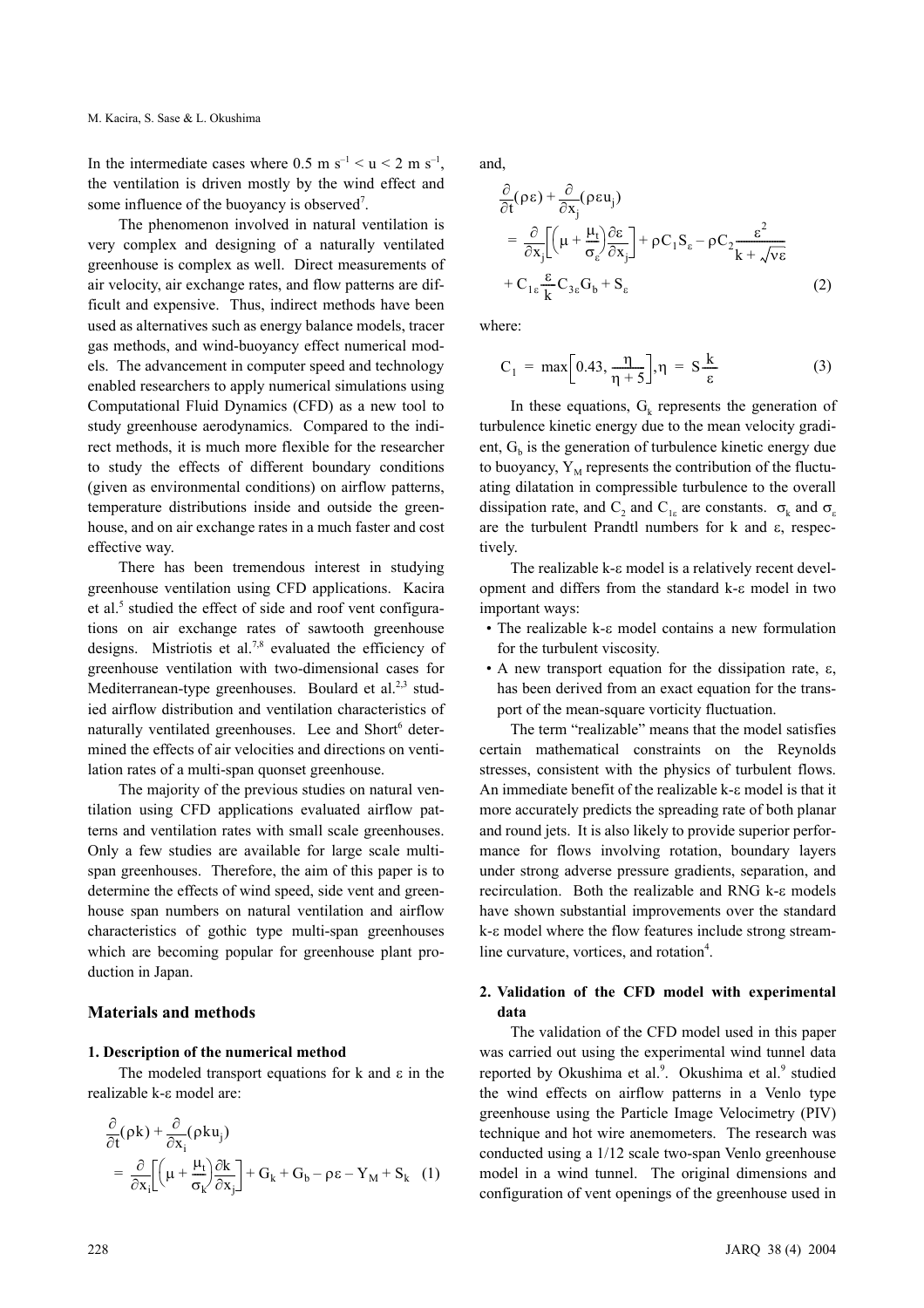Okushima et al.<sup>9</sup> and in the validation of the CFD model in this paper are shown in Fig. 1. Only windward roof vents were open at an angle of 45°.

The greenhouse described above was numerically studied by CFD simulation using the same dimensions and wind speeds studied in the wind tunnel experiments. The simulations were done with external wind speed of  $3.0 \text{ m s}^{-1}$ . The buoyancy effect was not considered in the simulations since the wind speeds which were tried were in the intermediate and high wind speed levels,  $0.5 \text{ m s}^{-1}$  $\leq u \leq 2$  m s<sup>-1</sup>, thus the ventilation and airflow is driven mostly by the wind effect<sup>6</sup>.

Fig. 2 illustrates the comparisons of the CFD results with Okushima et al.<sup>9</sup> for air velocities at the roof openings. Furthermore, Fig. 3 shows the comparison of airflow pattern in the greenhouse. The results illustrated in Fig. 2 and 3 showed that a good quantitative agreement was obtained between numerical simulation by CFD

6.4 m **32.0 m**  $1.5<sub>m</sub>$ **Wind**  0.5 m 4.0 m

**Fig. 1. Schematic diagram of the experimental greenhouse used in Okushima et al. (1998)**

model and experimental results of Okushima et al.<sup>9</sup> confirming the validity of the model used in the simulations.

#### **3. Simulation cases for multi-span gothic greenhouses**

After validating the CFD model with previously reported experimental data reported by Okushima et al.<sup>9</sup>, the simulations were carried out for evaluating the effect of wind speed and number of spans on natural ventilation characteristics of gothic greenhouses in terms of ventila-



| Okushima et al. (1998)   0.58   0.65 |      | 0.26 | 0.01 |
|--------------------------------------|------|------|------|
| + CFD                                | 0.64 | 0.25 | 0.02 |

**Fig. 2. The comparison of air velocities at the roof openings between wind tunnel results (Okushima et al., 1998) and CFD simulations**

Only windward roof vents are open.



**Fig. 3. The comparison of airflow pattern in the Venlo greenhouse between (a) wind tunnel results (Okushima et al., 1998) and (b) CFD simulations**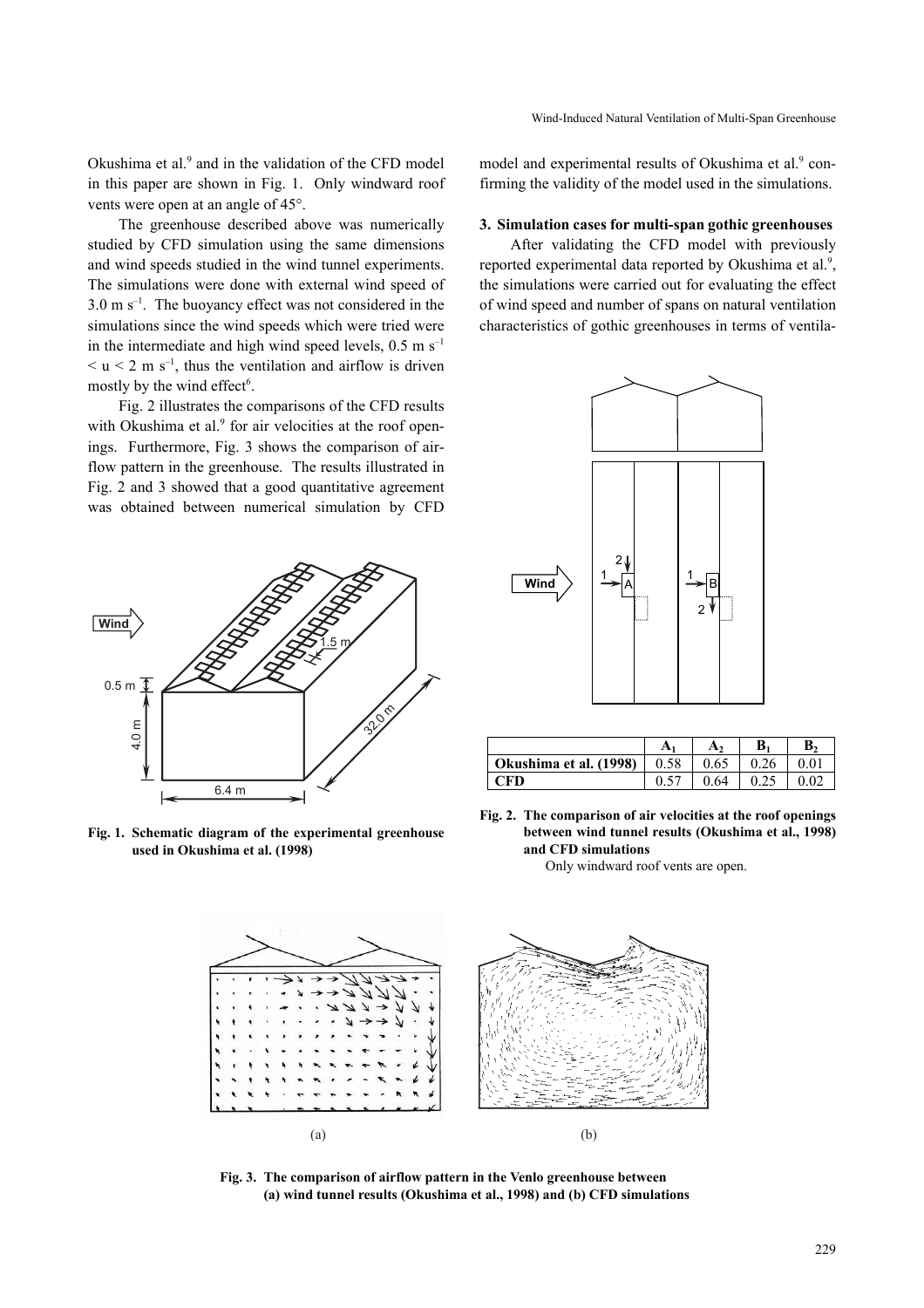

**Fig. 4. Schematic diagram of a 6-span gothic greenhouse used in the simulations**

tion rates and airflow patterns. Fig. 4 illustrates the physical dimensions and design of the gothic greenhouse used in the simulations. The greenhouse used in the simulations was selected from the Sedia System Greenhouse Company catalog in Japan (WBFC House). This greenhouse design is recently becoming popular and is being preferred by Japanese growers for its large volume and space for production.

The width of each span was 4.0 m, the height of the gutter was 3.6 m and the total height of the greenhouse was 4.8 m. The length of the greenhouse was selected to be 100 m. The effect of exterior wind speed on ventilation rate and greenhouse airflow pattern was evaluated with wind speeds ranging from 0.5 to 3.5 m  $s^{-1}$  with an increment of  $1.0 \text{ m s}^{-1}$ . In this study, only the effect of external wind approaching from the windward side was evaluated. The external wind profile was generated as a logarithmic wind profile providing 0.5, 1.5, 2.5, and 3.5  $m s<sup>-1</sup>$  wind speeds at a height of 10 m outside the greenhouse. The effect of span numbers on natural ventilation characteristics of this greenhouse was determined using 6, 12, 18, and 24 span greenhouses. A 6-span greenhouse provided a greenhouse growing area of 0.24 ha. The effect of windward and leeward side vents for greenhouse ventilation was also analyzed. The side vents were fully open in the fully open side and roof vent cases. The maximum angle of the roof vent opening is the horizontal position of the roof vents.

The simulations were done using a 3D computational domain with the realizable k-ε turbulence model as described earlier in this paper. The buoyancy effect was not considered in the simulations since the wind speeds studies were in the intermediate (0.5 m s<sup>-1</sup> < u < 2 m s<sup>-1</sup>) and high wind speed levels ( $u > 2$  m s<sup>-1</sup>), thus the ventilation and airflow is driven mostly by the wind effect<sup>6</sup>.

The ventilation rate defined as number of air exchanges per minute was calculated using the simulation results as:

$$
V_R = \frac{\dot{m}}{\rho_{air} V} 60 \tag{4}
$$

Where,  $V_R$  is ventilation rate defined as air exchanges (AE) per minute (AE min<sup>-1</sup>),  $\dot{m}$  is the mass flow rate (kg s<sup>-1</sup>),  $\rho_{air}$  is the density of the air (kg m<sup>-3</sup>), and V is the volume of the greenhouse  $(m<sup>3</sup>)$ .

## **Results and discussion**

#### **1. The effect of wind speed on ventilation rate**

Fig. 5a and 5b illustrate the relationship between external wind speed and ventilation rates for fully open windward and leeward side vents and roof vents, and for only roof vents in the cases for four different span numbers evaluated, respectively. Without the existence of buoyancy effect in the computations, it was found that the ventilation rate increases linearly with the external wind speed in all the cases studied. The ventilation rate ranged from 0.6–4.7 (6-Span), 0.3–2.4 (12-Span), 0.2– 1.5 (18-Span), and 0.16–1.1 AE min–1 (24-Span) for the wind speeds varying from 0.5 to 3.5 m  $s^{-1}$  in the fully open windward and leeward side vents and roof vents cases. Furthermore, the ventilation rate ranged from 0.03–0.24 (6-Span), 0.025–0.19 (12-Span), 0.024–0.17 (18-Span), and  $0.023-0.16$  AE min<sup>-1</sup> (24-Span) for the wind speeds varying from 0.5 to 3.5 m  $s^{-1}$  in the cases of greenhouses equipped with only roof vents. The rate of change in ventilation rate among the span numbers under different wind speeds in the cases of greenhouses equipped with only roof vents were found to be much less than those ratios determined in the fully open windward and leeward side vents and roof vents cases. The ratio of the opening of the ventilator area to the greenhouse floor area was 9.6% for all the cases evaluated. This opening size was selected in the computations based on the growers common practice used in this particular greenhouse design. However, it is well known and documented that for design purposes and achievement of appropriate ventilation rates, the total area of openings is recommended to be 15–25% of the floor area of the greenhouse in general. The ratio of 9.6% used with this particular greenhouse design for ventilation in greenhouse production is much less compared to the recommended opening ratio. Thus, it does not provide high enough ventilation rates especially when only roof vents are used for the ventilation process.

#### **2. The effect of span numbers on the ventilation rate**

In this study the effect of span numbers on the ventilation rate was evaluated with four different span numbers; 6, 12, 18, and 24 span cases. Fig. 6a and 6b show the relationship between span numbers and ventilation rates for the fully open windward and leeward side vents, and roof vents and for only roof vents cases, respectively,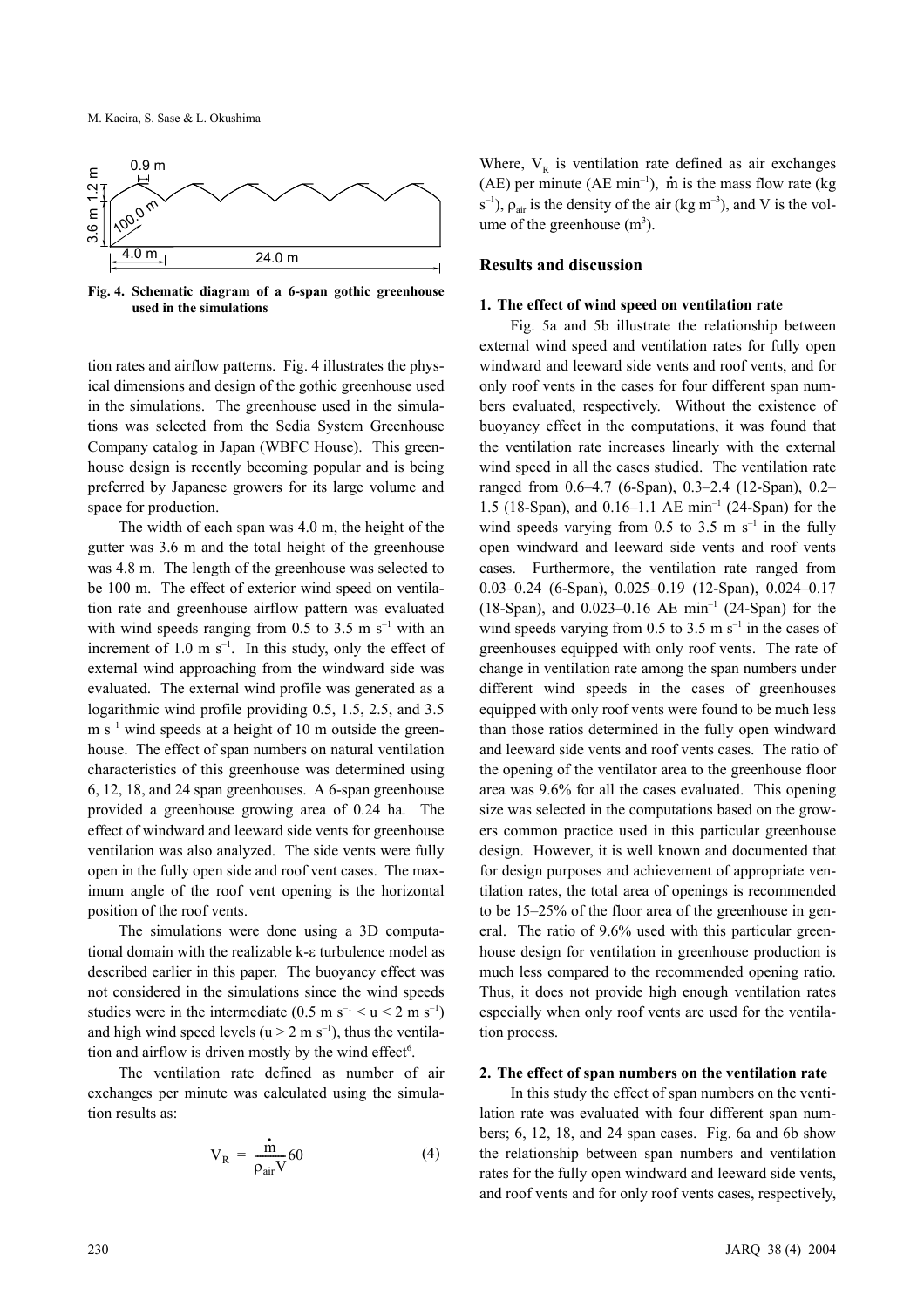

**Fig. 6. The effect of number of spans on greenhouse ventilation rate** a: Fully open windward and leeward side vents and roof vents. b: Only roof vents.

for an average external wind speed of  $2 \text{ m s}^{-1}$  (averages of four external wind speeds evaluated in this study). The results showed that the ventilation rate decreased exponentially as the span numbers were increased from 6 to 24. A significant reduction of ventilation rate in the fully open windward and leeward side vents and roof vents cases was observed as the number of spans is increased. One of the reasons for this could be due to the fact that the ratio of side vent area and floor area was reduced as the span number was increased, when the side vent area was constant. The ventilation rate did not seem to be dependent on span numbers in the fully open roof vent cases. The decrease in ventilation rates was found to be too small as the span numbers were increased. The reason for the decrease in ventilation rates might be due to inappropriate size of vent opening area compared to floor area and the creation of reversed airflow in the greenhouse as the span numbers are increased. The occurrence of reverse flow in the greenhouse with the increased span numbers is shown in the next section in the paper. The maximum ventilation rates in naturally ventilated greenhouses are achieved when the area of the vent openings where the air comes in equals the area of the vent openings where the air moves out. When this balance is changed, the maximum ventilation rates may not be obtained for a particular greenhouse design and vent configurations. This was observed in the cases with only fully open roof vents when the span number is increased.

## **3. The effect of span numbers on the greenhouse airflow pattern**

One of the aims of this study was to determine the effect of span numbers on the airflow pattern in the greenhouse interior. Fig. 7 illustrates the vector plot of airflow pattern in the 6-span greenhouse case equipped with the fully open windward and leeward side vents and roof vents. Most of the air entered from the windward side vents and flowed through the greenhouse interior and the majority of the outflow occurred from the leeward side vent. The outflow of the air from the roof vents were less compared to those from the leeward side vent. Similar airflow pattern was obtained for all the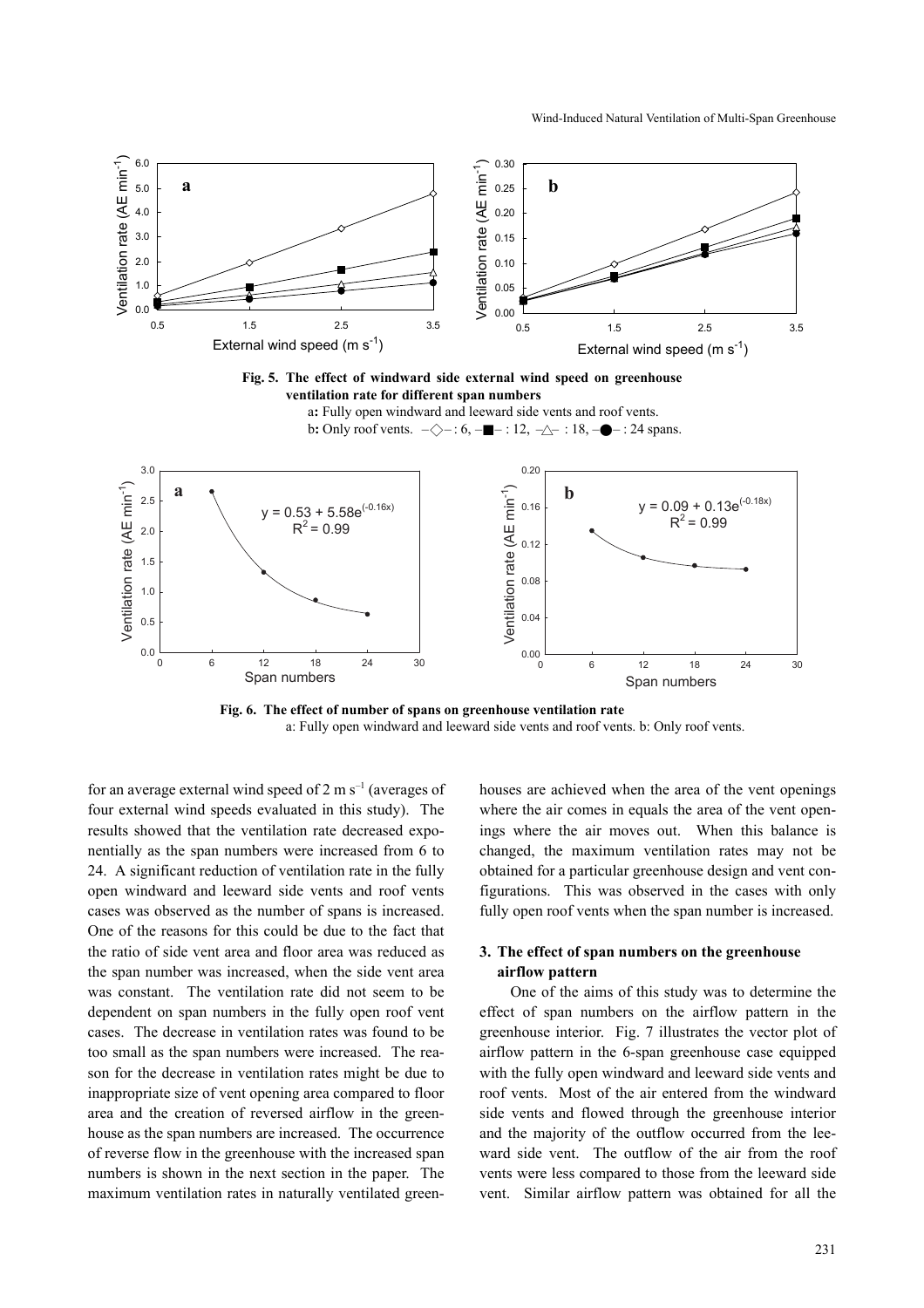

**Fig. 7. The effect of side vent opening on the airflow pattern in a 6-span greenhouse**

The external wind speed is  $0.5 \text{ m s}^{-1}$ .



**Fig. 8. The airflow pattern in a 6-span greenhouse without the side vents** The external wind speed is  $0.5 \text{ m s}^{-1}$ .



**Fig. 9. The airflow pattern in a 6-span greenhouse without the side vents**

The external wind speed is  $3.5 \text{ m s}^{-1}$ .



**Fig. 10. The airflow pattern in a 12-span greenhouse without the side vents**

> The external wind speed is  $3.5 \text{ m s}^{-1}$ . Arrow indicates the point of reversed flow.



**Fig. 11. The airflow pattern in an 18-span greenhouse without the side vents** The external wind speed is  $3.5 \text{ m s}^{-1}$ . Arrow indicates the point of reversed flow.



**Fig. 12. The airflow pattern in a 24-span greenhouse without the side vents** The external wind speed is  $3.5 \text{ m s}^{-1}$ .

Arrow indicates the point of reversed flow.

cases evaluated with different external wind speeds studied in this paper. The contribution of side vents on the ventilation rate and the airflow pattern in the greenhouse was found to be significant.

When the side vents were fully closed and only roof vents were opened, the air velocity in the greenhouse was reduced dramatically (Fig. 8). The interior air was pulled up towards the roof vents because of the pressure difference created between the exterior of the greenhouse along the roof openings and inside the greenhouse ceiling. In the case of  $0.5 \text{ m s}^{-1}$  external wind speed, the air entered the greenhouse from the last 4 spans of the greenhouse, traveled along the greenhouse interior towards the windward side of the greenhouse and the outflow occurred from the first 2 roof vents from the windward side.

When the external wind speed was increased, the air entered the greenhouse from the last 3 spans of the greenhouse, traveled along the greenhouse interior towards the left side of the greenhouse and most of the outflow occurred from the first roof vent from the windward side (Fig. 9). In this case, the occurrence of an air vortex was also observed in the  $6<sup>th</sup>$  span of the greenhouse. In such cases, there is expected to be less air renewal in the canopy zone of the  $6<sup>th</sup>$  span. Furthermore, higher greenhouse air temperatures, in this particular zone compared to the other zones in the greenhouse, are to be expected. A similar airflow pattern was also obtained in the 12 span case (Fig. 10). A reverse flow and air vortex was observed in the  $12<sup>th</sup>$  span of the greenhouse. The airflow was found to be more stagnant and air velocities were much less along the  $8<sup>th</sup>$  and  $11<sup>th</sup>$  spans in the greenhouse. The reason for this might be due to the number of the spans and the creation of the reverse flow in the  $12<sup>th</sup>$  span. When the span numbers were further increased from 12 to 18 spans, the reverse airflow started from the  $15<sup>th</sup>$  span in the greenhouse and the airflow was found to be more stagnant in the  $13<sup>th</sup>$  and  $14<sup>th</sup>$  spans (Fig. 11). In the case of 24 spans, the occurrence and starting point of the reverse airflow is further moved towards the center of the greenhouse  $(16<sup>th</sup>$ span) (Fig. 12).

#### **Conclusions**

In this paper, the effects of wind speed, side vent and greenhouse span numbers on natural ventilation and airflow characteristics of gothic type multi-span greenhouses which are becoming popular in Japan were studied by numerical simulations using the CFD approach. The realizable k-ε model was used for the turbulence model in the computations. The CFD model used in the study was validated using the experimental